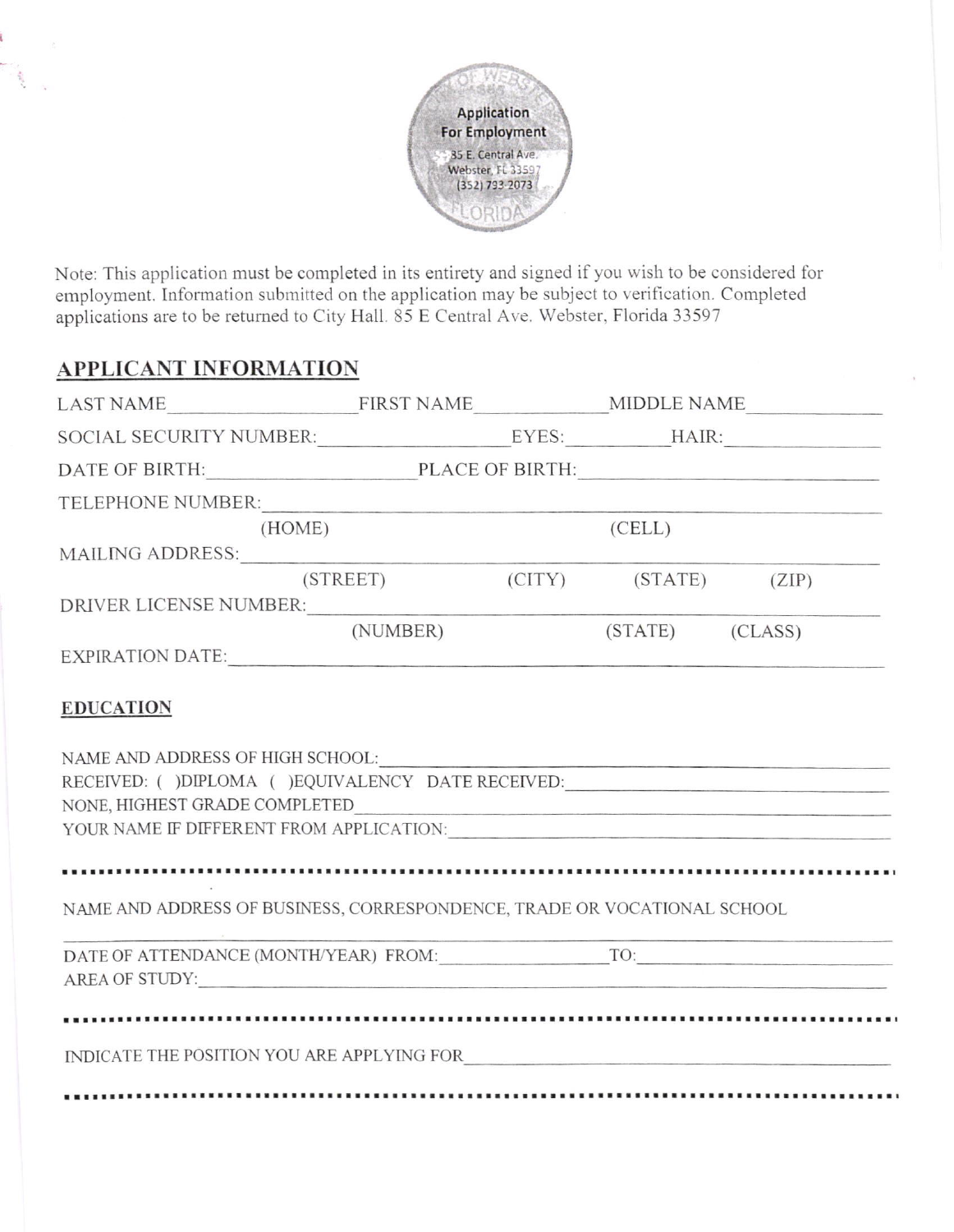DO YOU CURRENTLY HAVE A RELATIVE EMPLOYED BY THE CITY OR ARE YOU RELATED TO AN ELECTED OFFICIAL OF THE CITY? YES/NO. IF YES PLEASE GIVE THE NAME OF THE EMPLOYEE AND RELATIONSHIP

 $\rightarrow \infty$ 

DO YOU SPEAK OR WRITE ANY LANGUAGE OTHER THAN ENGLISH YES NO IF YES WH]CH LANGUAGE?

HAVE YOU EVER BEEN CONVICTED OF A FELONY OR FIRST-DEGREE MISDEMEANOR?YES NO

IF YES, WHAT WERE THE CHARGES

WHERE CONVICTED

NOTE: A YES ANSWER TO THESE QUESTIONS WILL NOT NECESSARILY BAR YOU FROM EMPLOYMENT. THE NATURE, SEVERITY, AND DATE OF THE OFFENSE IN RELATION TO THE POSITION FOR WHICH YOU ARE APPLYING ARE CONSIDERED.

## 

## EMPLOYMENT EXPERIENCE

DESCRIBE YOUR WORK EXPERIENCE IN SUFFICIENT DETAIL, BEGINNING WITH THE MOST CURRENT/RECENT JOB. USE A SEPARATE BLOCK TO DESCRIBE EACH POSITION. INCLUDE MILITARY SERVICE (INDICATE RANK) AND VOLUNTEER WORK, IF APPLICABLE INDICATE NUMBER OF EMPLO\'EES SUPERVISED. ATTACH ADDITIONAL SHEETS tr NECESSARY, USING THE SAME FORMAT AS ON THE APPLICATION.

| 1. NAME OF NEXT PREVIOUS EMPLOYER:                                                                                                                                                                                                                                                                                                                                 |  |  |  |  |  |
|--------------------------------------------------------------------------------------------------------------------------------------------------------------------------------------------------------------------------------------------------------------------------------------------------------------------------------------------------------------------|--|--|--|--|--|
|                                                                                                                                                                                                                                                                                                                                                                    |  |  |  |  |  |
| $\begin{tabular}{l c c} \multicolumn{2}{c}{ADDRESS:}\quad \quad & \multicolumn{2}{c}{\text{SUPERVISOR's NAME}}\\ \hline \text{FOUR JOB TITLE:}\quad & \multicolumn{2}{c}{\text{SUPERVISOR's NAME}}\\ \hline \text{FROM:}\quad & \text{TO:}\quad & \text{AMNUAL SALARY:}\quad \\ \hline \text{(MO/YR)} \quad & \text{(MO/YR)} \quad & \text{(HR/WK)} \end{tabular}$ |  |  |  |  |  |
|                                                                                                                                                                                                                                                                                                                                                                    |  |  |  |  |  |
| MAY WE CONTACT YOUR EMPLOYER? YES NO TELEPHONE:                                                                                                                                                                                                                                                                                                                    |  |  |  |  |  |
| <b>DUTIES AND RESPONSIBILITIES:</b>                                                                                                                                                                                                                                                                                                                                |  |  |  |  |  |
|                                                                                                                                                                                                                                                                                                                                                                    |  |  |  |  |  |
| REASON FOR LEAVING: NAMEL AND REASON FOR LEAVING:                                                                                                                                                                                                                                                                                                                  |  |  |  |  |  |
| 2. NAME OF NEXT PREVIOUS EMPLOYER:                                                                                                                                                                                                                                                                                                                                 |  |  |  |  |  |
|                                                                                                                                                                                                                                                                                                                                                                    |  |  |  |  |  |
|                                                                                                                                                                                                                                                                                                                                                                    |  |  |  |  |  |
|                                                                                                                                                                                                                                                                                                                                                                    |  |  |  |  |  |
| $(MO/YR)$ $(MO/YR)$ $(HR/WK)$                                                                                                                                                                                                                                                                                                                                      |  |  |  |  |  |
| MAY WE CONTACT YOUR EMPLOYER? YES NO TELEPHONE:                                                                                                                                                                                                                                                                                                                    |  |  |  |  |  |
| <b>DUTIES AND RESPONSIBILITIES:</b>                                                                                                                                                                                                                                                                                                                                |  |  |  |  |  |
|                                                                                                                                                                                                                                                                                                                                                                    |  |  |  |  |  |
|                                                                                                                                                                                                                                                                                                                                                                    |  |  |  |  |  |
| <b>REASON FOR LEAVING:</b>                                                                                                                                                                                                                                                                                                                                         |  |  |  |  |  |